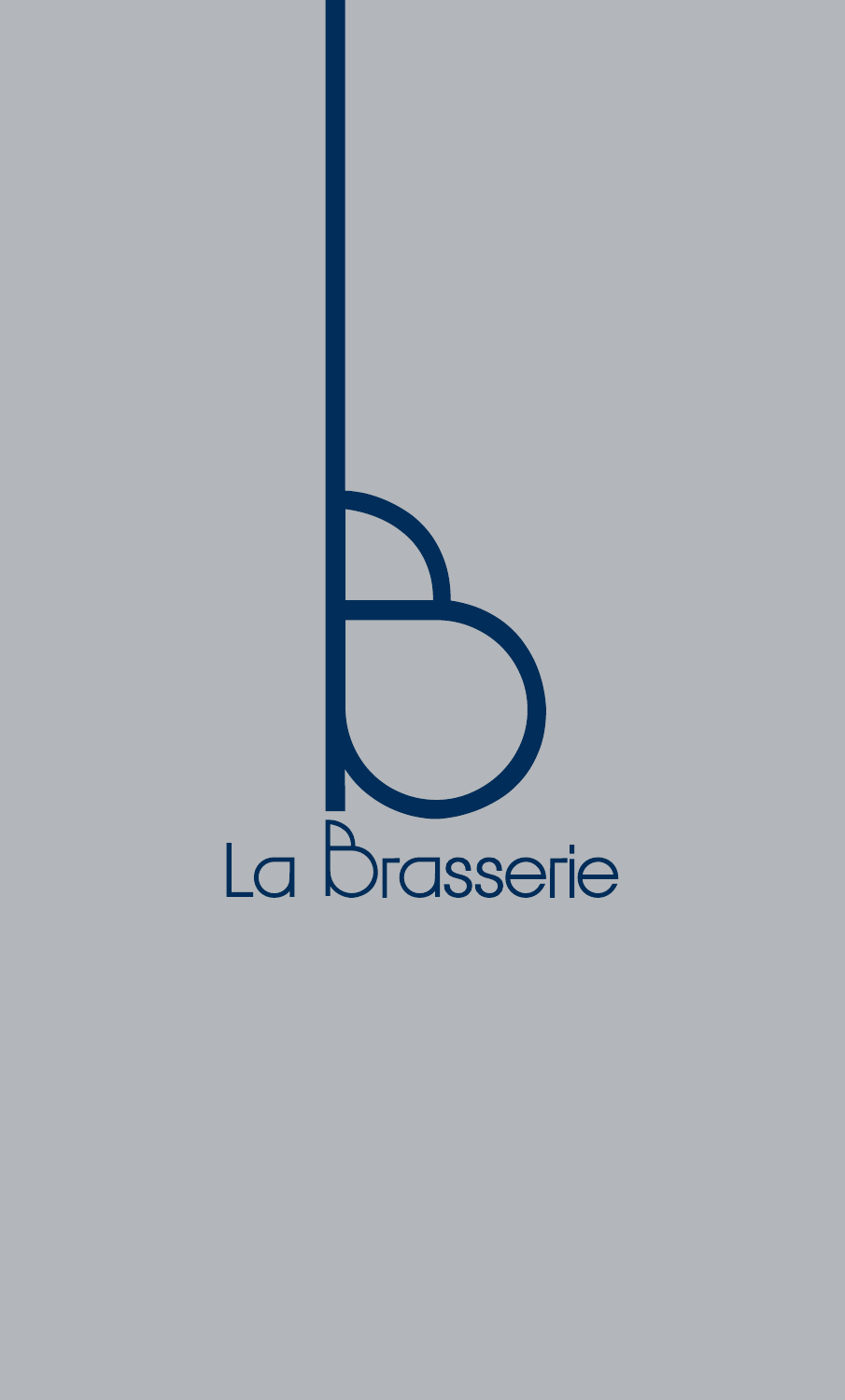| <b>Starters</b>                                                                                                                                      | $p \vee p \in$ |
|------------------------------------------------------------------------------------------------------------------------------------------------------|----------------|
| "Brasserie" salad: fresh salad, tomatoes, vinegar onions, marinated tuna,<br>quail eggs, avocado and tuna sauce                                      |                |
| 66096                                                                                                                                                | 14,50          |
| Caesar salad: low temperature cooked chicken, fresh salad, cherry tomatoes,<br>butter croutons, parmesan shavings, quail eggs and anchovy mayonnaise |                |
| 6000000000                                                                                                                                           | 15,00          |
| Bellota iberian ham, fresh tomatoes bruschetta, garlic and basil<br>あのひのののの                                                                          | 15,50          |
| Warm goat cheese salad: fresh salad, roasted macadamia nuts,<br>tomatoes, green asparagus, onions, goat cheese and honey                             |                |
| 60000000                                                                                                                                             | 15,00          |
| beef carpaccio, parmesan shavings, arugula and balsamic vinaigrette                                                                                  |                |
| あめりの                                                                                                                                                 | 19,50          |
| Parmesan croquettes, crunchy salad, tomato sauce and candied onions                                                                                  |                |
| 6000000000                                                                                                                                           | 13,00          |
| Soup / Cream / Gazpacho of the day (consult with the maitre)                                                                                         | 8,40           |
| $***$<br>We give importance to your wellbeing, the products used are<br>selected and some grown in our own orchard.                                  |                |
| Sous vide cooked carrots salad: avocado cream, red onions in vinegar<br>and Greek Tzatziki sauce / Healthy food                                      |                |
| 600000900                                                                                                                                            | 13,50          |
| Quinoa salad: quinoa, fresh herbs, cucumber, cherry tomatoes, red<br>onions / Healthy food                                                           |                |
| 60000000                                                                                                                                             | 13,90          |
| Bruschetta with grilled vegetables: eggplant, tomatoes, zucchini,<br>arugula and pine nuts / Healthy food                                            |                |
| 6000000000                                                                                                                                           | 13,00          |
|                                                                                                                                                      |                |
| Pasta                                                                                                                                                |                |
| Pappardelles, shellfish, broccoli and reduced fish sauce                                                                                             |                |
| <b>@800@000000</b>                                                                                                                                   | 15,00          |
| Ricotta ravioli with cream, tomatoes and fresh herbs                                                                                                 |                |
| 0000000000                                                                                                                                           | 13,50          |
| Spaghetti / Macaroni: with bolognese sauce or homemade carbonara<br>6000009000                                                                       | 13,50          |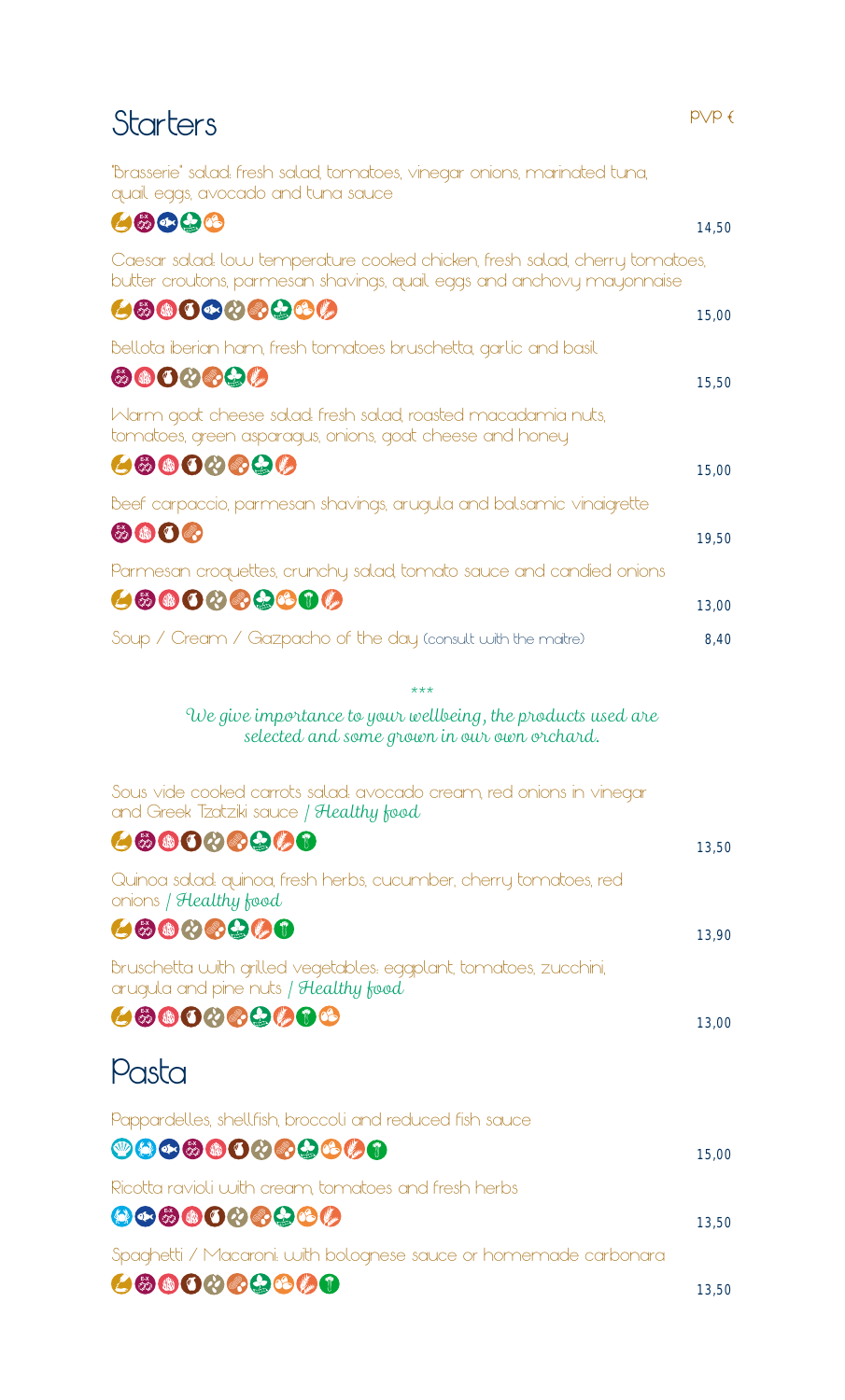| Sea and Land                                                                                             | pvp { |
|----------------------------------------------------------------------------------------------------------|-------|
| Fish of the day (consult with the maitre)                                                                | S/M   |
| Grilled chicken, crunchy vegetables, creamy potato with belgian butter<br>ありゆのら                          | 17,50 |
| beef medallions with mini vegetables sautéed with olive oil                                              |       |
| 参加                                                                                                       | 23,50 |
| Grilled Salmon: tomato and canarian potatoes salad, lemon juice<br>and spring onions foam / Healthy food |       |
| ありゃらゆむ                                                                                                   | 22,00 |
| <u> Between Bread and Bread</u>                                                                          |       |
| Croque Monsieur with ham cheese and fresh salad<br>ありめらゆら                                                |       |
|                                                                                                          | 13,00 |
| Club sandwich with ham, cheese, bacon, egg, chicken fillet, fresh salad<br>000900000                     | 14,50 |
| Tuna and mayonnaise, lettuce heart and fresh tomatoes sandwich                                           |       |
| めのひめひののゆ                                                                                                 | 13,00 |
| Smoked salmon bagels with lemon fresh cheese, red onions<br>and cucumber                                 |       |
| <b>@@@@&amp;@O@@@@</b>                                                                                   | 13,50 |
| 100% Pure beef burger, paprika mayonnaise, smoked cheese, onions<br>and tomatoes                         |       |
| 6009660000                                                                                               | 18,00 |
| Portion of french fries (consult with the maitre)                                                        | 3,60  |